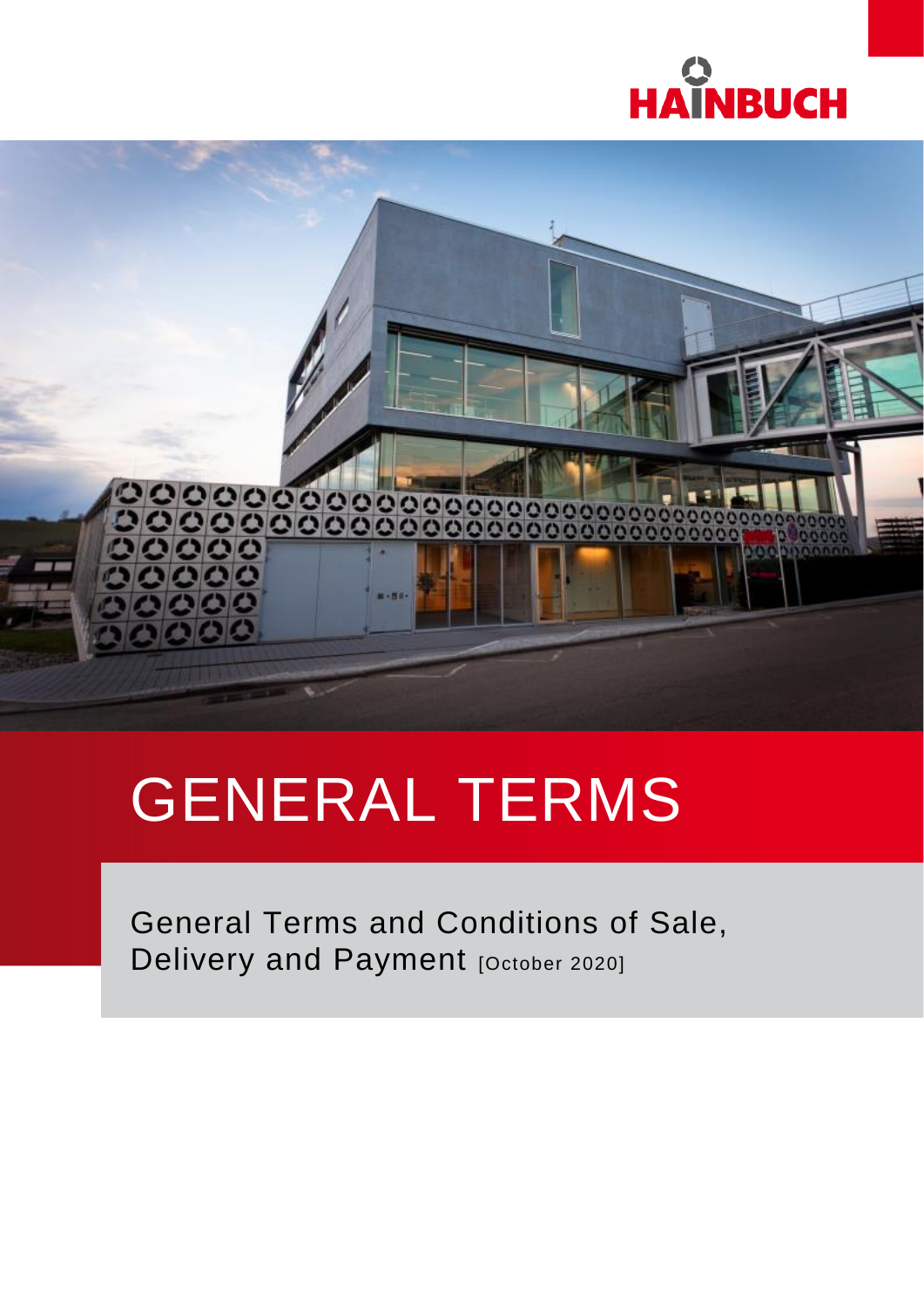

### Translation of the German original version

### Article 1 General information, validity of the conditions

- [1] These General Sales Conditions of HAINBUCH GmbH Spannende Technik [»We«] apply for all our business relations with our customers [»Purchaser«]. The General Sales Conditions only apply if the Purchaser is a merchant [Article 14 of German Civil Code], a legal entity under public law or a special fund under public law.
- [2] The General Sales Conditions apply particularly for contracts for the sale and/or delivery of movable property [»Goods«] without regard to whether we manufacture the goods ourselves or purchase them from suppliers [Articles 433, 651 of Germany Civil Code]. Insofar as nothing different has been agreed upon, the General Sales Conditions in the applicable version and/or version last communicated to the Purchaser at the time that the order is placed shall also apply as a framework agreement for similar future contracts without the requirement that we specifically refer to them in each individual case.
- [3] Our General Sales Conditions apply exclusively. Deviating, conflicting or supplementary general terms and conditions of the Purchaser [including pre-formulated regulations of the Purchaser, such as quality requirements or for documentation of the Goods] only become a component of the contract if and to the extent that the have expressly approved their validity. This requirement for approval always applies - even if, for instance, we provide delivery in awareness of the general terms and conditions of the Purchaser without reservation.
- [4] Individual agreements reached with the Purchaser in each individual case [including side agreements, supplements and amendments] shall take priority over these General Sales Conditions.
- [5] References to the validity of legal regulations are only provided for purposes of clarification. Therefore, even without such clarification, the legal regulations shall only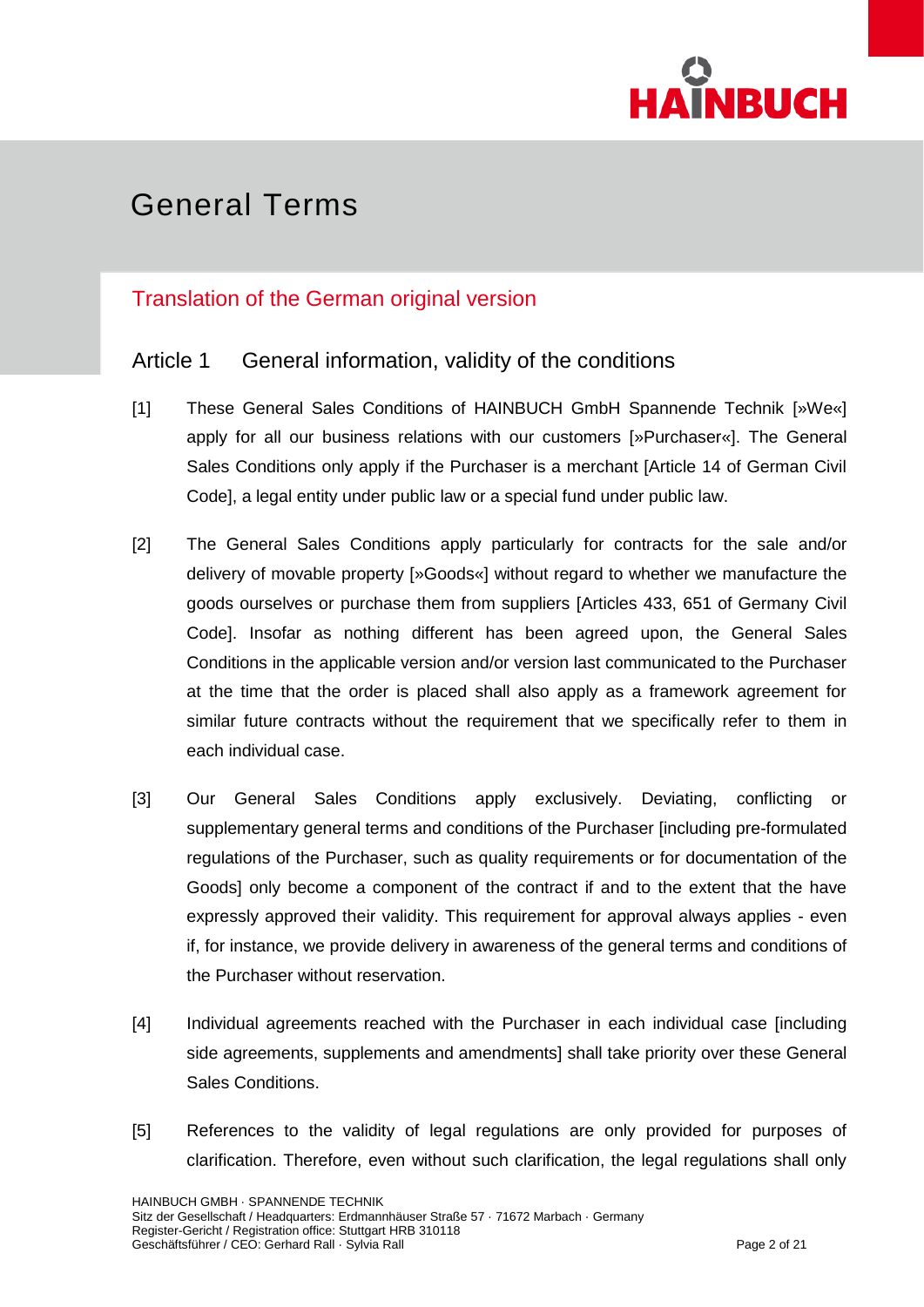

apply to the extent that they are not directly changed or expressly excluded in these General Sales Conditions.

### Article 2 Offers and conclusion of contract

- [1] Our offers are subject to change and non-binding. This also applies if we have provided the Purchaser with catalogs, technical documents [e.g. drawings, plans, calculations, references to DIN standards], other product descriptions or documentation - including in electronic form - to which we own the property rights and copyrights.
- [2] We reserve all property rights and copyrights to the offers and cost estimates, as well as brochures, catalogs, models, tools, technical documentation [e.g. drawings, plans, figures, calculations, references to Din standards], other product descriptions and/or other documents [including in electronic form] that we have provided to the Purchaser.

The Purchaser may not make these items or contents thereof accessible to third parties, disclose said contents to third parties, or use or duplicate said content themselves or via third parties without our express approval. On request, the Purchaser must return these items in their entirety and destroy any copies that have been produced, if they are no longer required by the Purchaser in the normal course of business, or if negotiations do not result in the conclusion of a contract.

- [3] The Purchaser is obligated to carefully review the descriptions of our performances for correctness and utility. This applies particularly for project offers in which we have made assumptions on which our calculation and performance description are based. If our assumptions do not apply, the Purchaser must inform us so that we can correct our description.
- [4] The ordering of Goods by the Purchaser applies as a binding offer of contract. Insofar as nothing different is indicated in the order, we are entitled to accept this offer of contract within 14 days after receipt.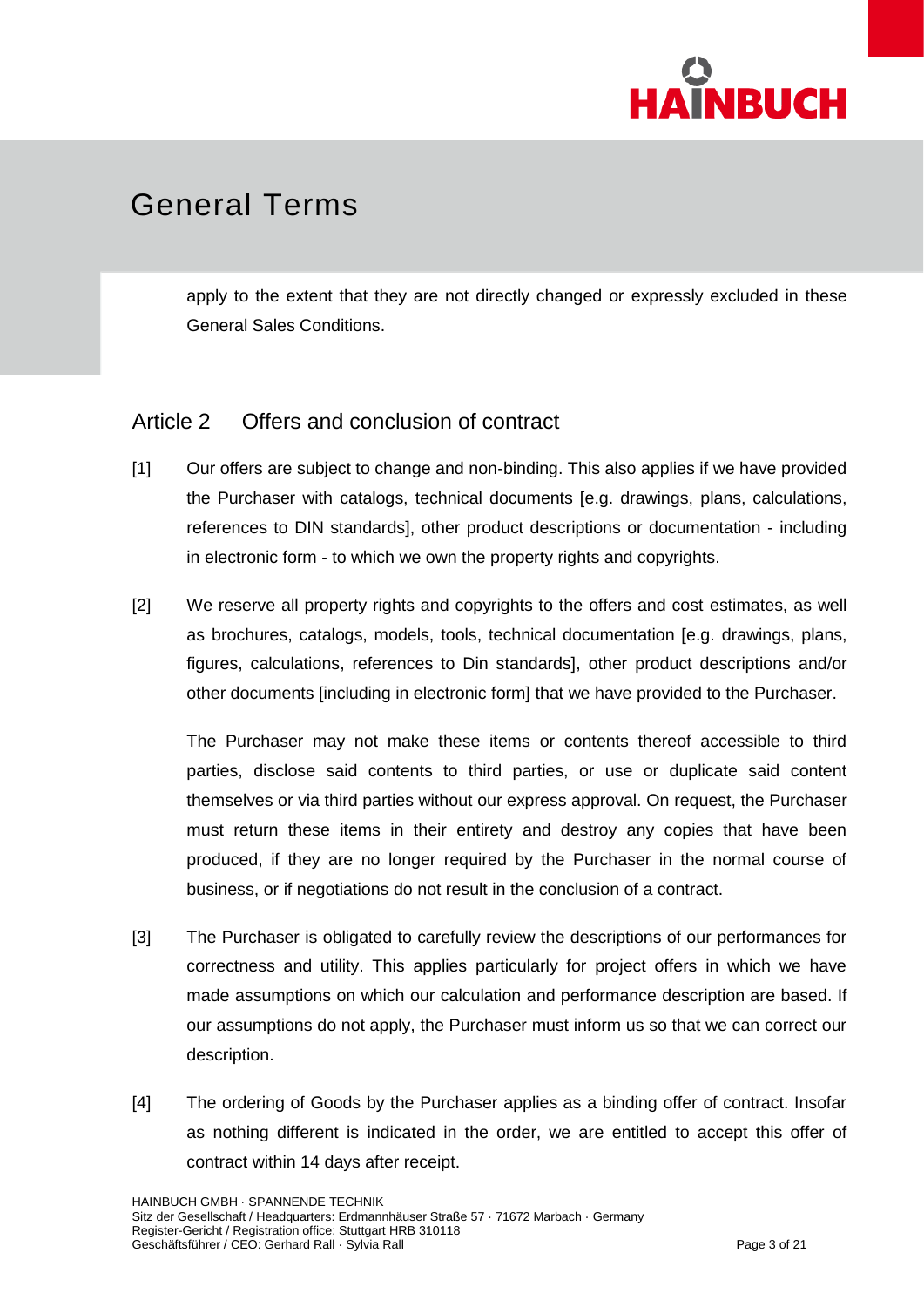

[5] The acceptance can be declared either in writing [e.g. with an order confirmation] or with delivery of the Goods to the Purchaser.

### Article 3 Delivery period and default

[1] Delivery periods and dates are agreed upon with the Purchaser on an individual basis and/or declared by us with acceptance of the order.

Insofar as nothing different has been agreed upon, delivery periods do not begin until full clarification of all details by the contractual parties and, in particular, require the timely and proper fulfillment of the duties and obligations of the Purchaser, such as obtaining the necessary official certification and/or approvals and other confirmations [including approval drawings and machine data] and/or the provision of a payment.

- [2] Delivery periods or dates apply have been adhered to if the delivery item has left our factory by the applicable time, if the Purchaser has collected the delivery item or if readiness for shipment has been communicated to the Purchaser. Insofar as acceptance must take place - except for in the case of an entitled refusal of acceptance - the acceptance date is authoritative; if there is a delay in acceptance for which we are not responsible, the date of the notification of readiness for acceptance is authoritative.
- [3] Insofar as we are unable to keep binding delivery dates for reasons for which we are not responsible [unavailability of the performance], we shall immediately notify the Purchaser of the situation and indicate a new estimated delivery period at the same time. If the performance is not available within the new delivery period, we are entitled to withdraw partly or wholly from the contract; service in return that has already been provided by the Purchaser shall be reimbursed immediately. The unavailability of the performance in this sense applies particularly in the event of delayed delivery by our suppliers applies, if we have not completed a congruent covering transaction, neither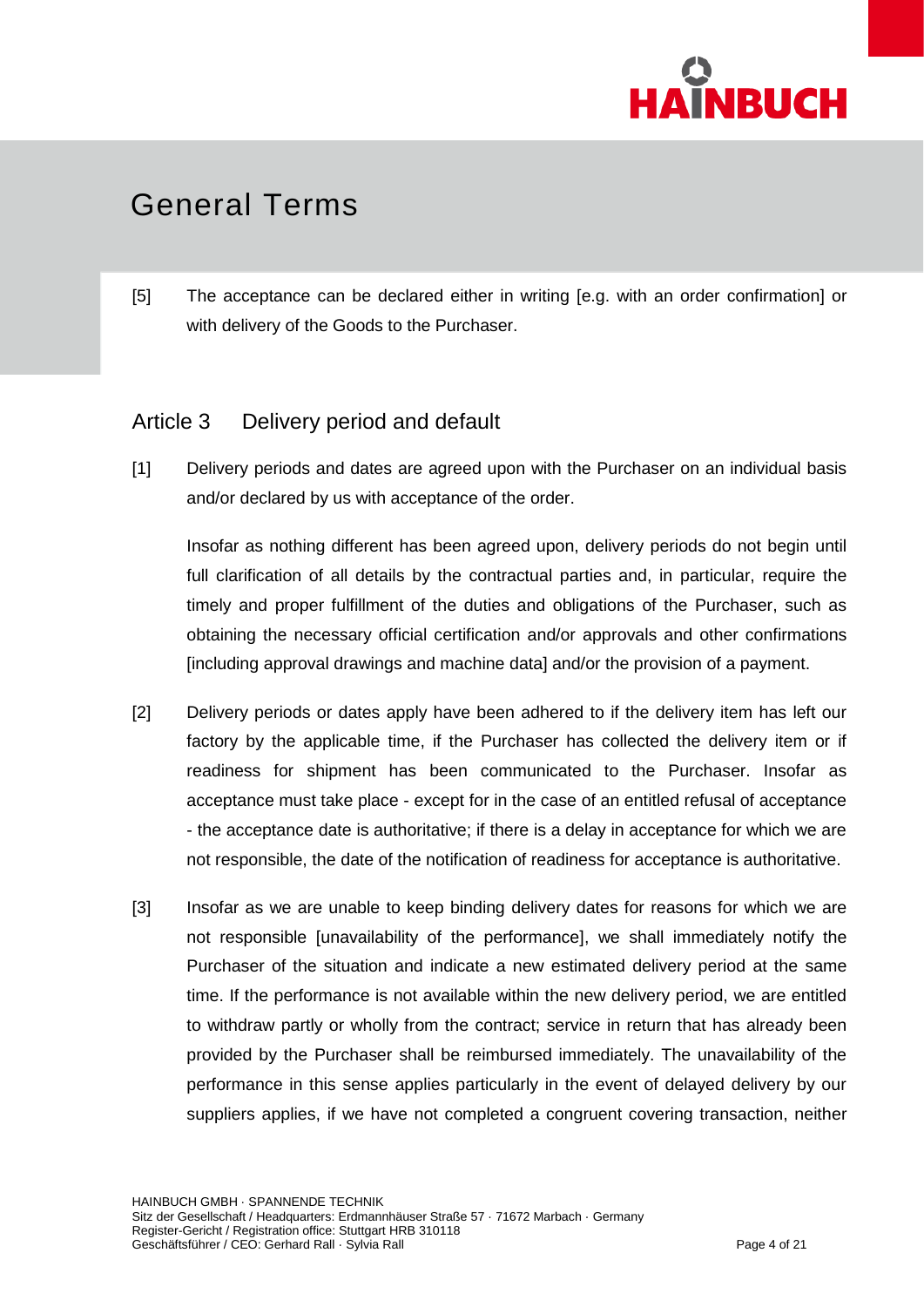

we nor our suppliers are responsible, or if we not obligated to procurement in the individual case.

- [4] The beginning of our delivery default shall be based on the applicable statutory regulations. In this case, however, a reminder from the Purchaser is required. If we enter into delivery default, the Purchaser shall be entitled to withdraw from the contract and, insofar as they have incurred damages, demand a flat charge as compensation for damages after a prior written threat of recourse. The flat charge as compensation for damages is equal to 0.5% of the net price [delivery value] for each completed calendar week of default; however it is limited to a total amount no higher than 5% of the delivery value of the goods in delivery default. We reserve the right to prove that the Purchaser has not incurred any damages or significantly lower damages than the aforementioned flat charge. The flat charge must be credited against the default damages to be paid by us.
- [5] In the case of default in acceptance, the Purchaser must compensate us for the resulting damages. This does not apply if the Purchaser is not responsible for the breach of duty. In this case, the assumption of costs of the Purchaser is limited to the costs incurred by us for storage of the delivery items. After the unsuccessful lapse of a grace period for acceptance, we are also entitled to make ulterior use of the delivery item and to supply the Purchaser within a reasonable extended period.
- [6] Serious events, such as *force majeure*, labor disputes, unrest, acts of war or terrorism, for which we are not responsible and significantly impede us in provision of the performance or make said performance impossible, shall liberate us from our duties of performance for the duration of the disturbance and in the scope of their effect, even if we should be in default. We shall notify the Purchaser immediately in case of such events. If the duration of the obstruction is not merely temporary, both contractual parties shall be entitled to withdraw from the contract. In this case, performances already provided must be returned immediately.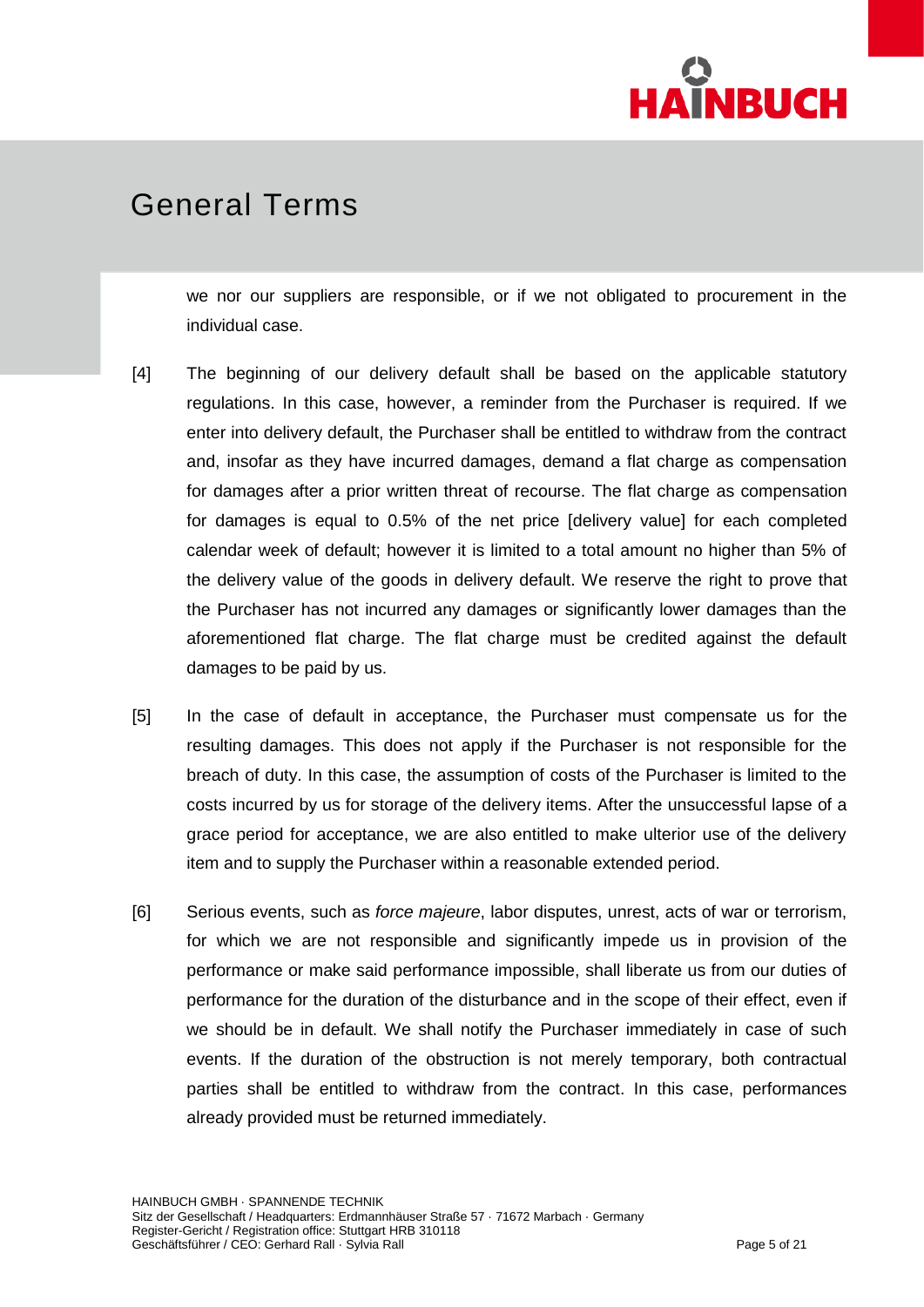

[7] The rights of the Purchaser in accordance with Article 10 of these General Sales Conditions, particularly with an exclusion of the duty of performance [e.g. due to impossibility or unreasonableness of the performance and/or subsequent fulfillment], shall remain unaffected.

### Article 4 Delivery, transfer of risk, acceptance, default in acceptance, assembly, technical changes, decisional authority

- [1] Delivery takes place ex works, which is also the place of fulfillment for the delivery and any potential subsequent fulfillment. At the request and expense of the Purchaser, the goods shall be sent to a different destination [sale by delivery to a place other than the place of performance]. Insofar as nothing different has been agreed upon, we are entitled to determine the type of shipment and manner of delivery [particularly the transport company, shipment route, packaging]. However, we do not accept any guarantee for the least expensive type of shipment and packaging.
- [2] Insofar as the Purchaser the packaging used for the transport to us in accordance with the packaging regulation, the Purchaser shall bear the costs for the return transport and recycling.
- [3] If clauses customary for the branch are agreed upon for the type of delivery, the guidelines of the »International Chamber of Commerce, Paris« in the version valid on the day of conclusion of contract shall apply for the interpretation.
- [4] We are entitled to make partial deliveries and partial performances if it is reasonable for the Purchaser.
- [5] We are entitled to issue sub-contracts for the implementation of deliveries and other services.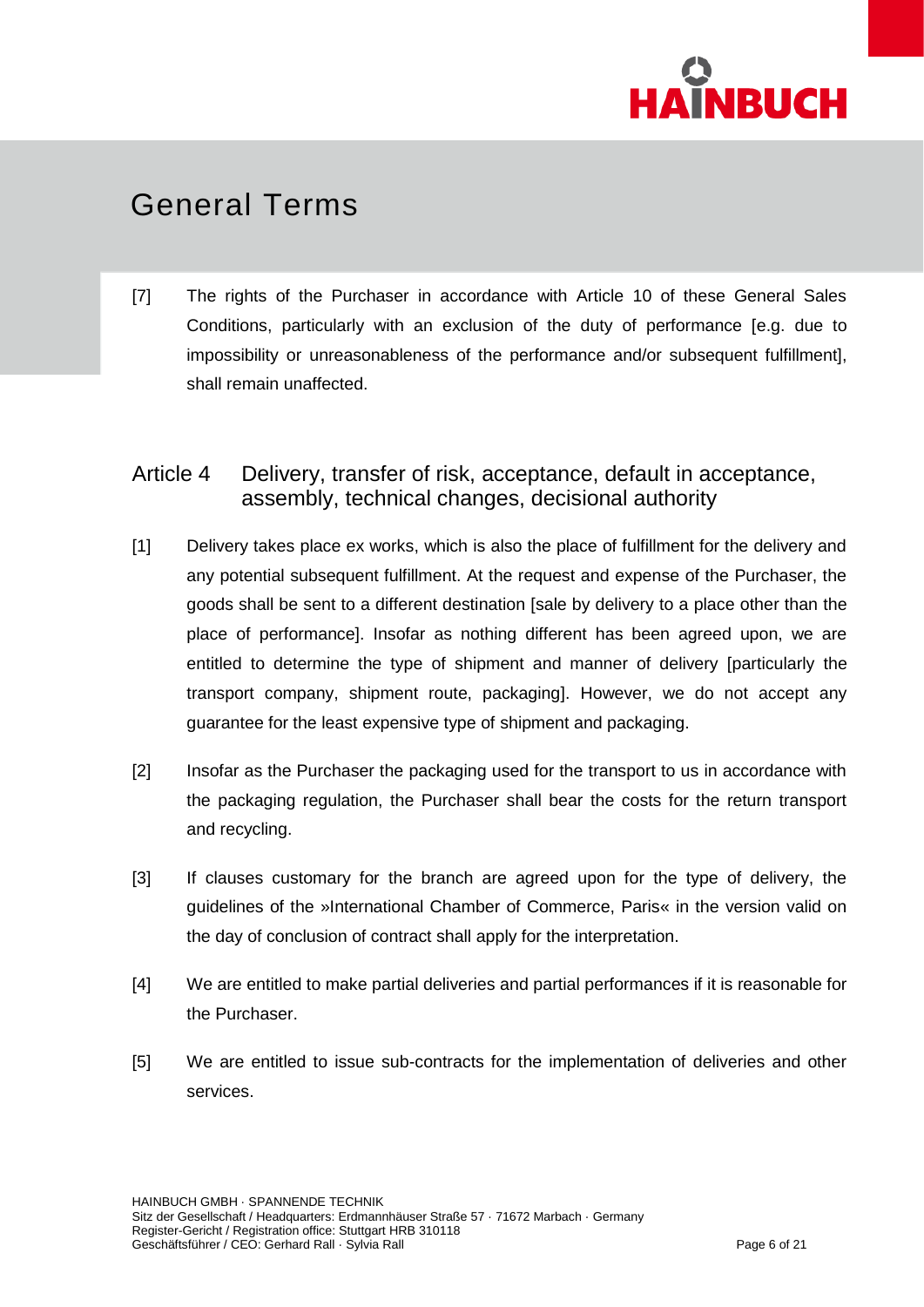

- [6] We are entitled, but not obligated to insure deliveries at the Purchaser's expense against theft, machine damage, fire damage, water damage, and insurable risks, if the Purchaser has not verifiably obtained appropriate insurance coverage itself.
- [7] The risk of accidental loss or accidental deterioration of the Goods, in that case passes over to the ordering party at the time of default of acceptance. However, with a sale by delivery to a place other than the place of performance, the risk of accidental loss and accidental deterioration of the Goods, as well as the risk of delay transfers with the handover of the Goods to the shipping company, freight carrier or other person or establishment assigned to carry out the shipment. Insofar as acceptance has been agreed upon, it is authoritative for the transfer of risk. The legal regulations of the laws applicable to works and services also apply for an agreed acceptance for the remainder. The transfer and/or acceptance apply regardless of whether the Purchaser is in default of acceptance.
- [8] If the Purchaser should enter into default of acceptance or fails to cooperate, or our delivery is delayed for other reasons for which the Purchaser is responsible, we shall be entitled to demand compensation for damages incurred as a result, including additional expenses [e.g. storage costs]. We charge a flat rate for reimbursement amounting to  $\epsilon$  250 per calendar day, beginning with the delivery period or - for lack of a delivery period - with the notification of readiness of the Goods for delivery.

Our right to prove that the amount of damages incurred is higher and our claims under statutory law [particularly to reimbursement for additional expenses, reasonable reimbursement and cancellation] remain unaffected; however the flat rate should be offset against further monetary claims. The Purchaser reserves the right to prove that we have not incurred any damages or significantly lower damages than the aforementioned flat rate.

[9] The Purchaser shall be obligated to accept the objects delivered, even if they show minor defects, without prejudice to their warranty rights.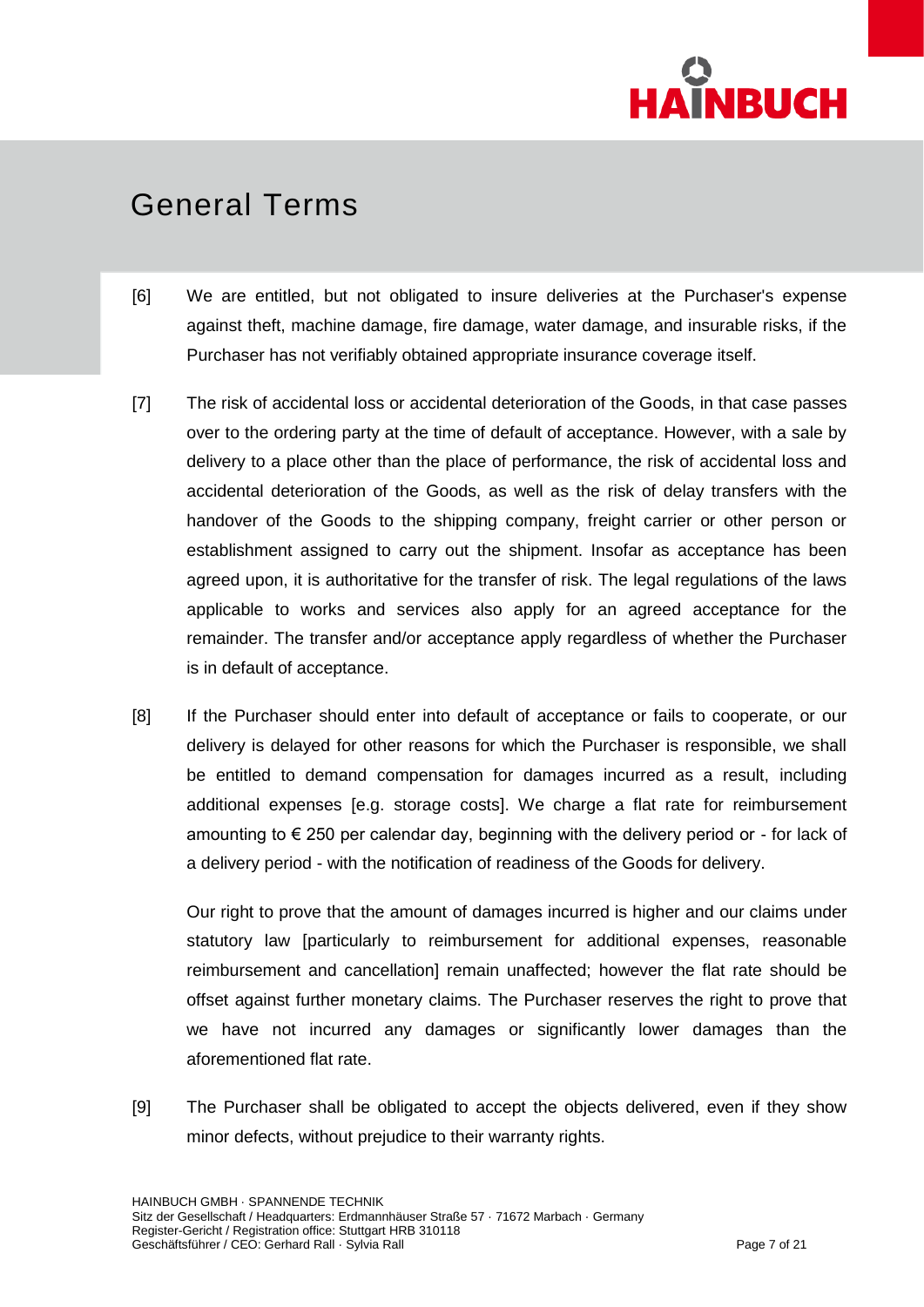

- [10] Insofar as we are obligated to provide assembly, the Purchaser must ensure that the assembly can begin within 14 days after delivery and can be carried out uninterrupted. The Purchaser is obligated to provide the necessary company-internal transport equipment as well as electricity, water, etc. free of charge.
- [11] In the interest of continuous improvement, we reserve the right to make technical changes to our products - even after the conclusion of contract - if the technical functions are not impaired as a result of this is customary for the industry and if this is reasonable for the Purchaser.
- [12] The Purchaser is not entitled to any decisional authority over our employees or vicarious agents. The decisional authority of the Purchaser in the scope of service or work contracts can only be exercised towards one of our legal representatives or a person designated as an authorized representative for this purpose.

### Article 5 Prices

[1] Insofar as nothing different has been agreed upon in the individual case, our respective applicable current prices in euro [€] at the time of the conclusion of contract shall apply ex works, plus the statutorily prescribed value-added tax.

All additional costs [particularly costs for transport, packaging, customs, taxes, official fees or assembly] will be billed separately.

- [2] Insofar as the agreed prices are based on our list prices and the delivery does not take place until more than four [4] months after the conclusion of contract, our list prices that are valid at the time of delivery shall apply [less a percentage or fixed discount agreed upon in each case].
- [3] With sale by delivery to a place other than the place of performance [Article 4, Section 1], the Purchaser shall bear the transport costs ex warehouse and the costs of transport insurance desired by the Purchaser, if applicable.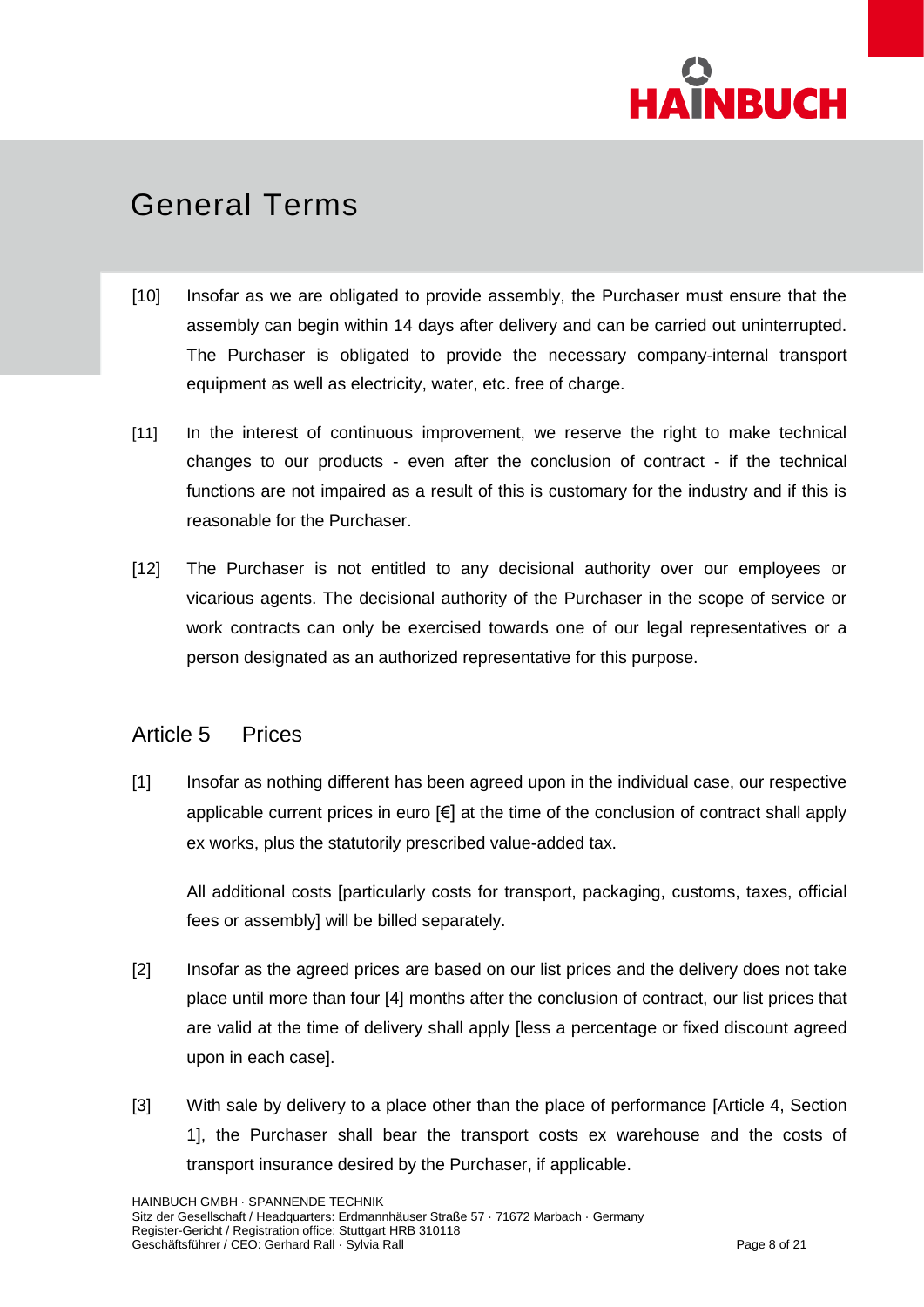

[4] If a delay of the shipment should occur at the request of the purchaser, the Purchaser shall bear the associated costs, which will also be billed separately.

### Article 6 Payment conditions

- [1] Payment is due within 14 days of invoicing and delivery and/or acceptance of the Goods. However, we are entitled at any time in the scope of a current business relationship to provide delivery against partial advance payment or advance payment in full. We shall declare a corresponding reservation with the order confirmation at the latest.
- [2] The deduction of a discount requires a special written agreement.
- [3] With unpaid invoices, payments of the purchaser shall apply to cover the oldest due claim in each case.
- [4] If the Purchaser should fail to fulfill their payment obligations, we shall be entitled to demand immediate payment of the all remaining outstanding claims, even if we have received a check or bill of exchange. In this case, we are also entitled to refuse the deliveries and services to which we are still obligated until the Purchaser has provided service in return or has provided sufficient collateral to cover the outstanding deliveries and services.
- [5] The Purchaser enters into default with the lapse of the preceding payment period. The interest on the purchase prices at the respective statutorily prescribed rate accrues during the default. We reserve the right to assert further damages for default. Our claim to commercial default interest [Article 353 of German Commercial Code] from merchants remains unaffected.
- [6] The Purchaser is only entitled to offsetting or retention rights insofar as their claim has been ruled as legally valid or it is undisputed. In case of defects of delivery, the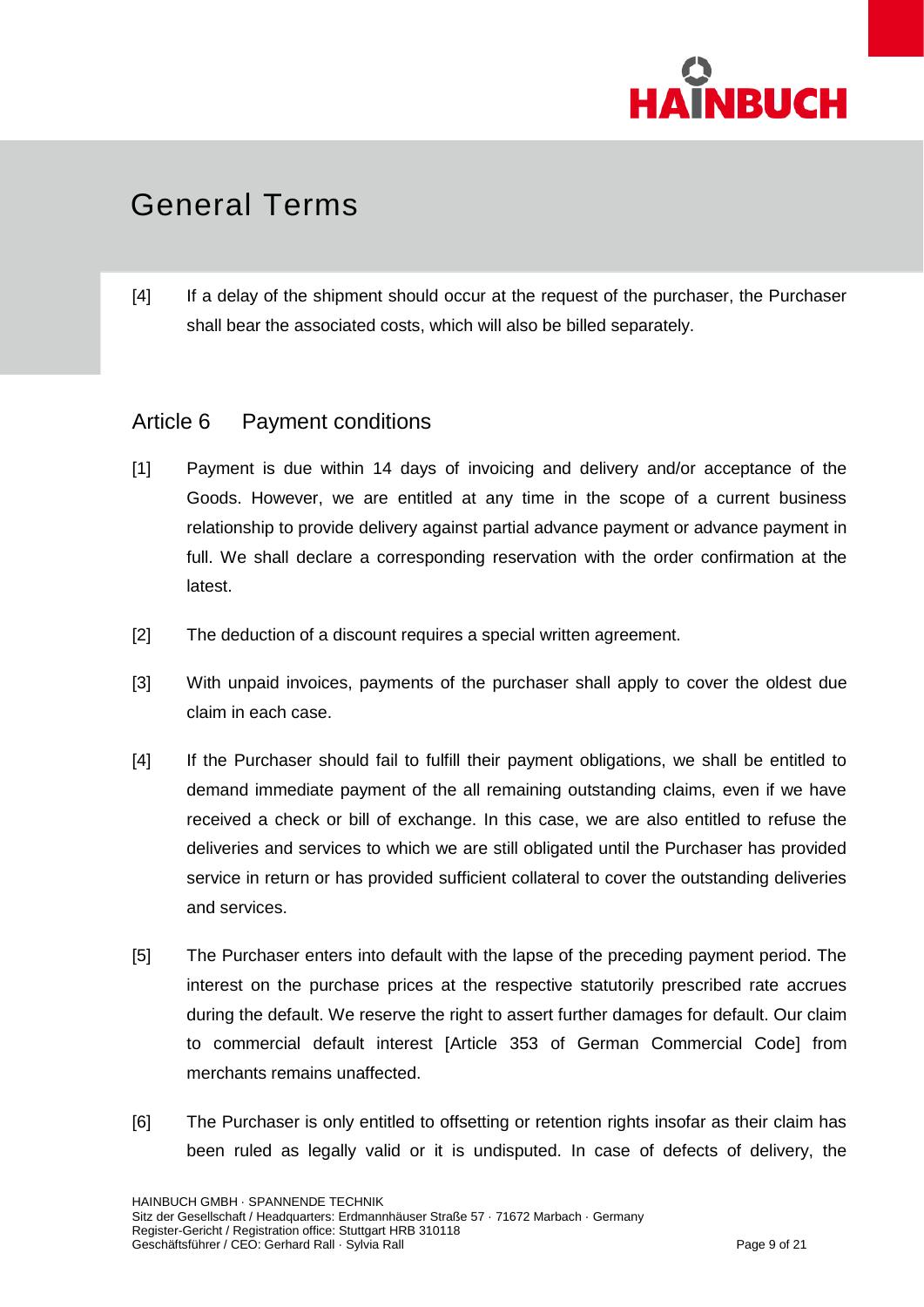

opposing rights of the Purchaser, particularly in accordance with Article 9 Section 6 Clause 2 of these General Sales Conditions, shall remain unaffected.

[7] Should it become recognizable after the conclusion of contract [e.g. with a petition for the initiation of insolvency proceedings] that our claim to the purchase price is endangered due to insufficient ability to pay on the part of the Purchaser, we shall be entitled to with draw from the contract in accordance with the statutory regulations on refusal to pay and - if applicable - the lapse of a grace period [Article 321 of German Civil Code]. With contracts on the production of unique items [custom-made items], we can declare the withdrawal immediately; the statutory regulations on the expendability of the grace period remain unaffected.

### Article 7 Acceptance

- [1] If acceptance has been agreed upon, the statutory regulations of the laws applicable to works and services shall apply accordingly, insofar as nothing different is specified below.
- [2] Partial acceptances must take place at our request for individual separable components that can be used independently or for components on which other performances are built if the components to be accepted can be inspected separately. If all components are accepted, the last partial acceptance applies as the final acceptance.
- [3] A partial or final acceptance applies as declared no later than the end of a grace period set by us in writing after delivery of the performance, if the Purchaser fails to refuse the acceptance in writing and specify the reasons [deemed acceptance].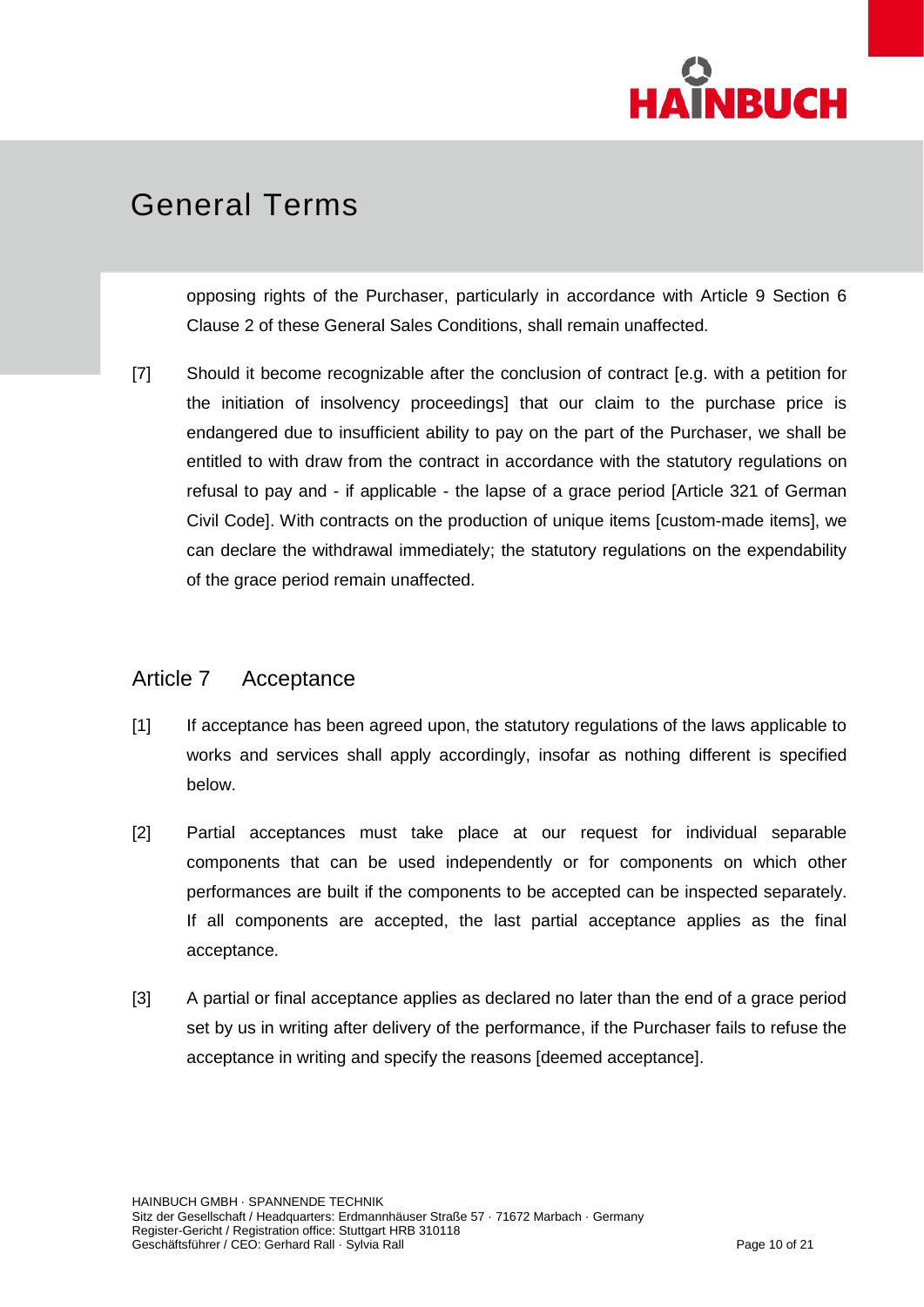

### Article 8 Retention of title

- [1] We reserve the title to the Goods until payment in full of all claims from our current business relationship.
- [2] The Purchaser is obligated to handle the goods subject to retention of title with care. They may not sell, pledge or assign the goods as collateral. In the case of pledging or seizure or other dispositions by third parties, the Purchaser must notify the third party of our ownership of the Goods and immediately inform us in writing.
- [3] The retention of title also extends to the products arising from the processing, mixture or combination of our Goods, for entire value, wherein we apply as the manufacturer. If, as a result of the processing, mixture or combination of our Goods with the goods of third parties subject to retention of title, we shall obtain co-ownership proportionate to the invoice value of the Goods that have been processed, mixed or combined. For the remainder, the same applies for the resulting product as for the Goods delivered under retention of title.
- [4] In the case of a breach of contract on the part of the Purchaser, particularly with failure to pay a purchase price due for payment, we shall be entitled to withdraw from the contract in accordance with statutory regulations and/or demand return of the goods based on retention of title. The demand for a return of the Goods does not equate to a declaration of withdrawal; we are entitled to demand surrender of the goods and to reserve the right to withdrawal. If the Purchaser fails to pay the purchase price due for payment, we will only assert these rights if we have set a reasonable grace period for payment which has lapsed unsuccessfully or if such a grace period is expendable according to statutory regulations.
- [5] If the realizable value of the Goods subject to retention of title exceeds our claims by more than 10%, we shall release collateral of the Purchaser on request, with the choice of collateral being made according to our discretion.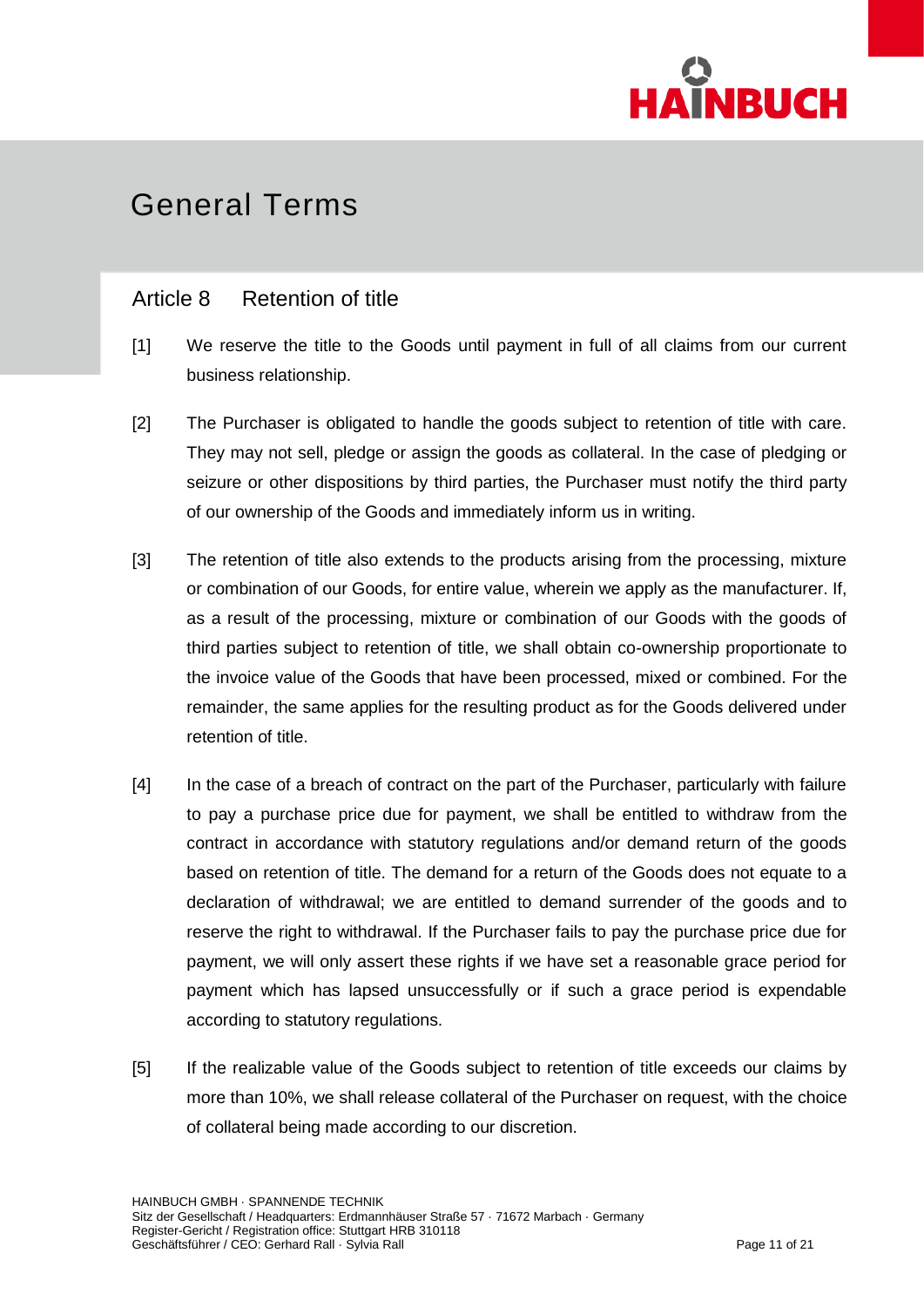

### Article 9 Purchaser's claims for defects

If there are defects as to quality and defects of title associated with the delivery, then under exclusion of additional claims subject to Article 10, the Purchaser shall have the following rights arising from product defects:

#### A. Claims for material defects

[1] The statutory regulations apply, insofar as nothing different is specified below, for the rights of the Purchaser with claims for material defects [including incorrect or short deliveries, as well as improper assembly or deficient assembly instructions]. In all cases, the special statutory regulations with final delivery of the goods to a consumer remain unaffected [supplier's redress in accordance with Articles 478 and 479 of German Civil Code].

If the Goods delivered by us are used items or goods on loan, all warranty claims of the Purchaser are excluded.

- [2] The basis of our liability for defects is the agreement on the condition of the goods, in particular. All product descriptions and the subject of the individual contract apply as an agreement on the condition of the goods; in this case it makes no difference whether the product description originated from the Purchaser, the manufacturer or from us.
- [3] Insofar as the condition was not agreed upon, it must be determined whether there is a defect or not, in accordance with the applicable statutory regulations [Article 434, Section 1, Clause 2 and 3 of German Civil Code]. However, we assume no liability for public statements of the manufacturer or third parties [such as advertising claims].
- [4] The Purchaser's claims for defects require that the Purchaser has fulfilled their statutorily prescribed duties to inspect and report defects [Article 377, 381 of German Commercial Code]. The obligation to examine the goods and make a complaint extends to operating manuals and installation manuals as well. If a defect becomes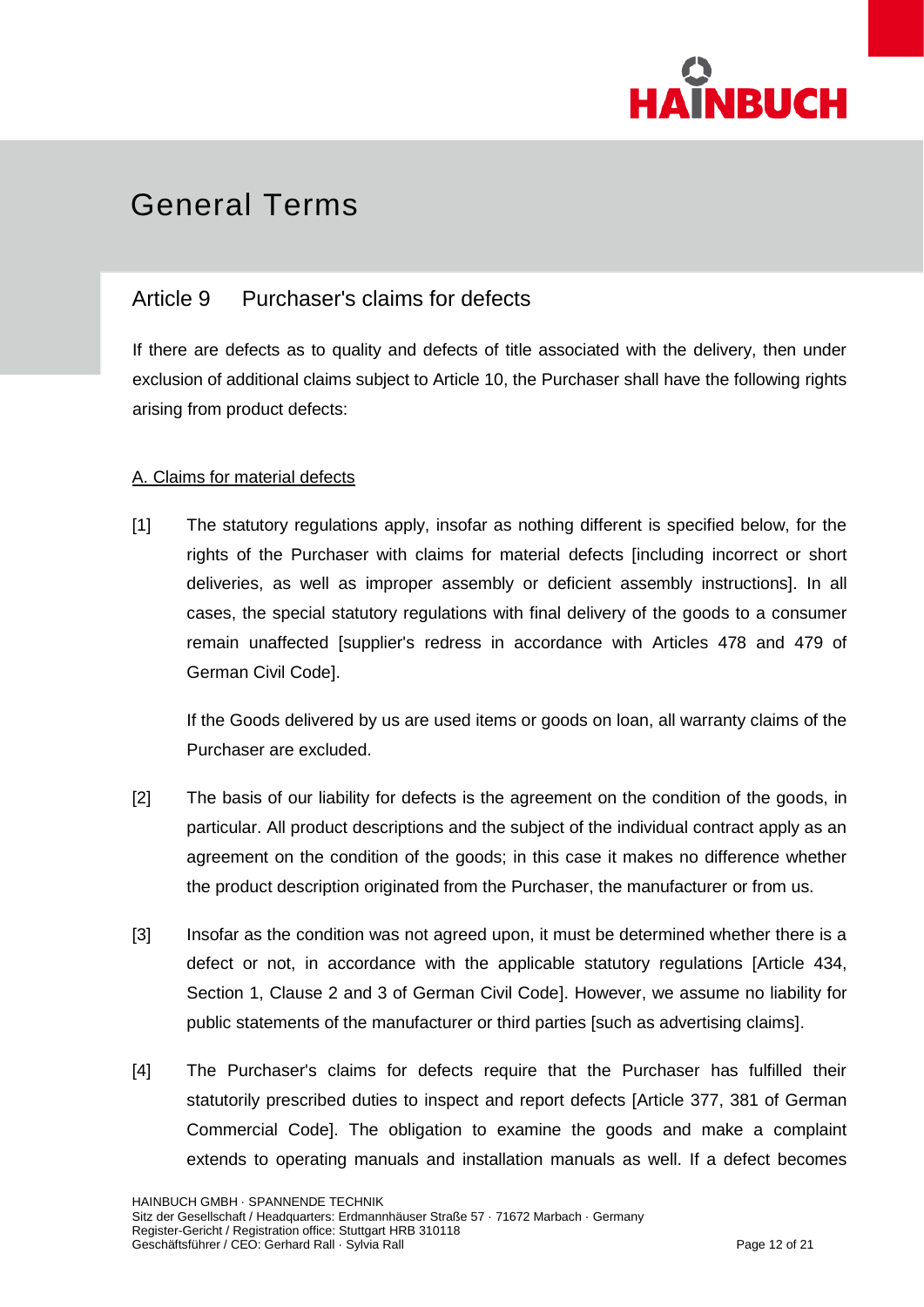

apparent during inspection or at a later time, we must be notified of the defect immediately in writing. The notification applies as immediate if it is provided within two weeks, wherein punctual dispatch suffices to comply with the time limit. Regardless of this duty to inspect and notify, the Purchaser must provide written notification of obvious defects [including incorrect and short deliveries] within two weeks, wherein punctual dispatch also suffices to comply with the time limit in this case. If the Purchaser neglects to correctly inspect the Goods and/or fails to provide notification, our liability is excluded for the goods that have not been reported as defective.

- [5] If the delivered item is defective, we are first entitled to choose whether we provide subsequent fulfillment with elimination of the defect [subsequent improvement] or with delivery of an item free from defects [replacement delivery]. Our right to refuse subsequent fulfillment according to the statutory requirements remains unaffected.
- [6] We are entitled to make the owed subsequent fulfillment dependent on the payment in full of the purchase price by the Purchaser. However, the Purchaser is entitled to retain part of the purchase price proportionate to the defect.
- [7] The Purchaser must grant us the necessary time and opportunity for the owed subsequent fulfillment - particularly to hand over the rejected goods for inspection purposes. In the event of a replacement delivery, the Purchaser must return the defective item to us in accordance with statutory regulations. Subsequent fulfillment does not include removal of the defective item or installation of the replaced item if we were not originally obligated to install the item.
- [8] We shall bear the expenses incurred for the purpose of inspection and subsequent fulfillment, particularly transport, labor and material expenses [not: removal and installation expenses], if there actually is a defect.

The Purchaser's claims for cost incurred due to correction of defects and/or for delivery of defect free objects, transport, labor and material expenses, are, however, excluded if the expenditures increase because the delivery item has subsequently been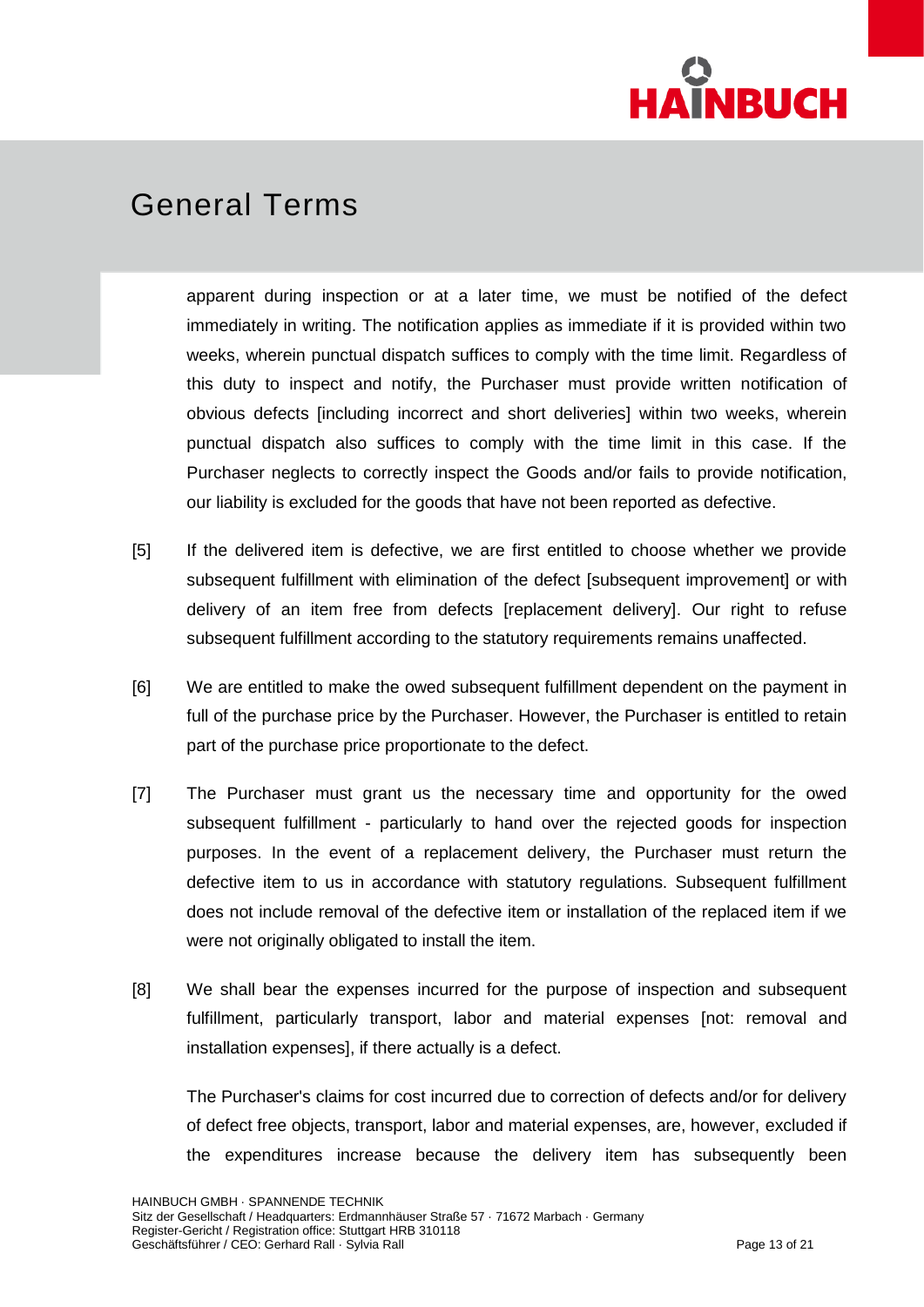

transferred to a different location than the place of business of the ordering party, unless the transfer corresponds to its intended use.

If it is determined that there is not defect, we can demand payment from the Purchaser for the costs incurred from the unwarranted demands for rectification of defects [particularly inspection and transport expenses], unless it was not recognizable for the Purchaser that there was no defect.

- [9] In urgent cases, such as the endangerment of operational safety or to protect against disproportionate damages, the Purchaser has the right to correct the defects on their own and to demand compensation for the objectively necessary expenditures incurred for this purpose. We must be notified immediately - in advance, if possible - of any such measures taken by the Purchaser. The Purchaser shall not have the right to take such corrective measures on their own if we would be entitled to refuse a corresponding subsequent fulfillment in accordance with statutory regulations.
- [10] If the subsequent fulfillment is unsuccessful or a reasonable grace period to be granted by the Purchaser for the subsequent performance has passed unsuccessfully or is expendable according to statutory regulations, the Purchaser can withdraw from the contract or reduce the payment. However, there is not right to withdrawal for minor defects.
- [11] Claims for material defects do not arise if the material defects are based on the specifications of the Purchaser;

furthermore, there are not claims for material defects in the following cases, insofar as we are not responsible: natural wear, unsuitable or improper use, faulty assembly and/or commissioning by the Purchaser or a third party, improper or negligent handling, improper maintenance and unsuitable operating materials, chemical, electrochemical or electrical influences.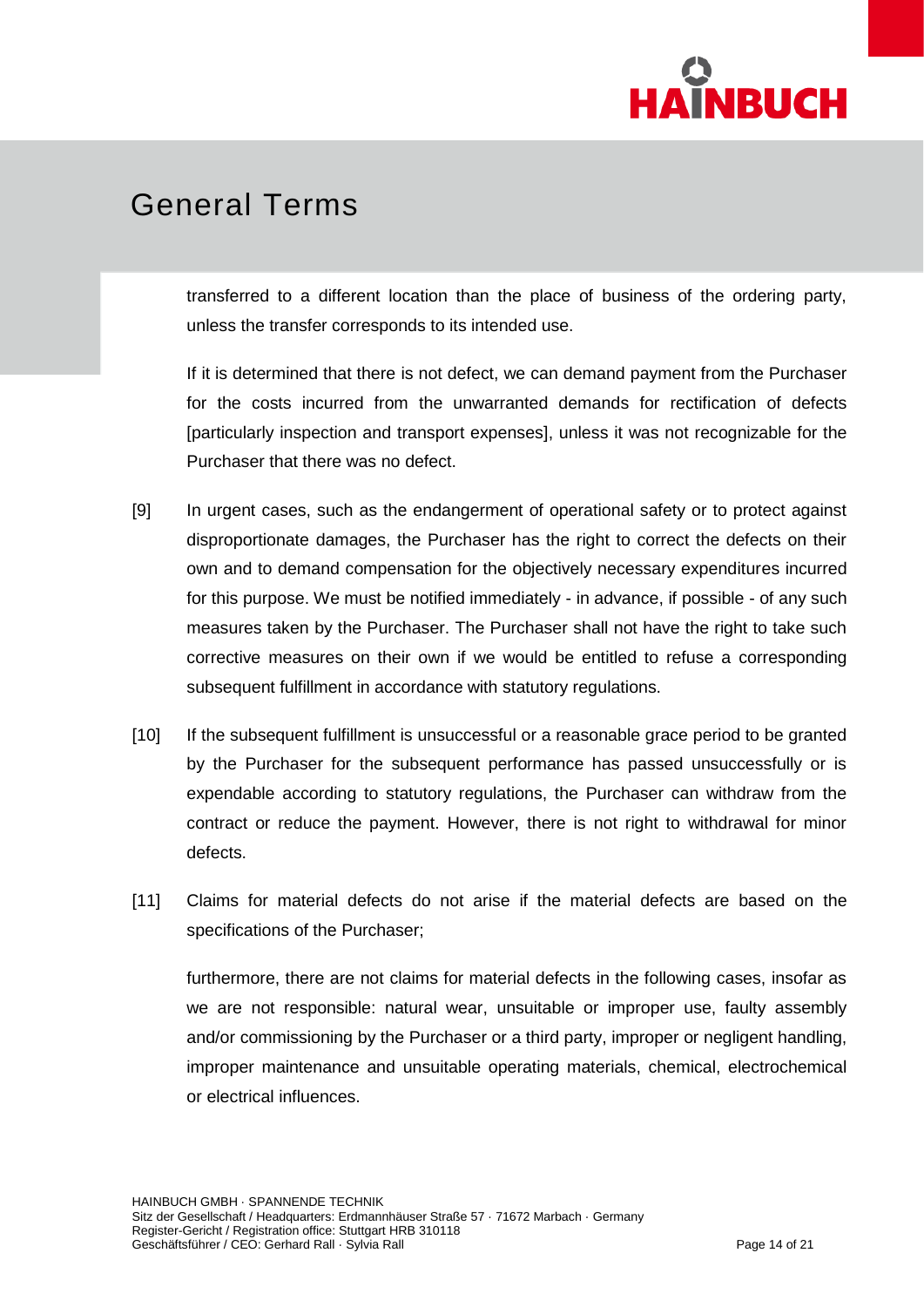

- [12] If a defect is improperly corrected by the Purchaser or by a third party, we are not liable for the consequences. The same shall apply to changes made to the delivery item without our approval.
- [13] Claims of the Purchaser for damages and/or compensation for futile expenses only exist for material defects according to the measure of Article 10 and are excluded for the remainder.

#### B. Defects of Title

- [14] If use of the delivery item violates industrial property rights or copyrights in Germany, then we will provide the Purchaser with the right to further use of the delivery item at our own expense or modify the delivery object in a manner that is reasonable for the Purchaser so that there is no longer a violation of property rights. If this is not possible under reasonable economic conditions or within an appropriate period of time, the ordering party is entitled to withdraw from the contract. Under the conditions specified above, we are also entitled also entitled to withdraw from the contract. In addition, we will indemnify the Purchaser from undisputed claims or legally valid claims of owners of the corresponding property rights.
- [15] The obligations specified under Article 9 B [14] are final subject to Article 10, Section 2 and 3 for the case of property right or copyright violations. They exist only if
	- the Purchaser notifies us immediately of assertions of property right or copyright violations,
	- the Purchaser supports use in a reasonable scope in defense against the asserted claims or enables to execute the modification measures in accordance with Article 8 B. [14],
	- $\blacksquare$  if all defense measures, including out-of-court settlement, remain reserved for us,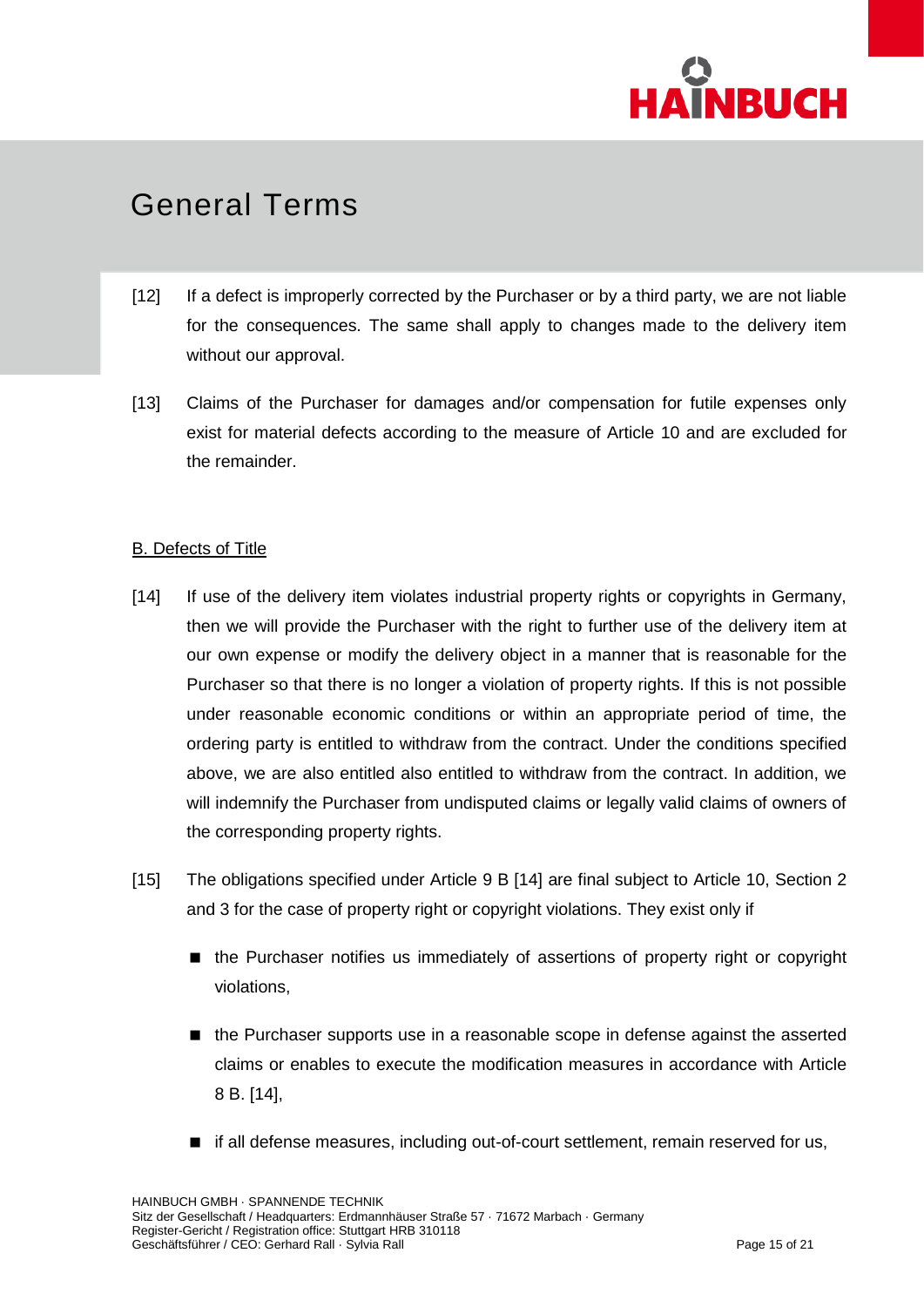

- the defect of title is not based on an instruction of the Purchaser, and
- the legal violation was not caused by the Purchaser's unauthorized changes to the delivery item, or use of the delivery item in a manner not specified in the contract.
- [16] Insofar as we are not liable in accordance with Article 9 B., the Purchaser shall indemnify use from all claims of third parties.

### Article 10 Other liability, limitation of liability

- [1] Insofar as nothing different is specified in the these General Sales Conditions, including the provisions below, our liability for a breach of contractual and non-contractual duties is governed by the statutory regulations.
- [2] [a] We are liable for damages regardless of the legal basis in the scope of tortious liability in cases of intent and gross negligence. In cases of simple negligence, we are liable with reservation of a more lenient measure of liability in accordance with statutory regulations [e.g. for care in our own matters] only

[i] for damages from injury to the life, limb or health,

[ii] for damages from a breach that is not minor of a significant contractual duty [significant contractual duties are such duties that must be fulfilled for the proper implementation of the contract and to which the Purchaser can expect observance]; in this case, however, our liability is limited to compensation for the foreseeable, typically occurring damages.

[b] The preceding limitations of liability apply in the same scope as for breaches of duty by and/or for the benefit of persons for whose guilt we are responsible in accordance with statutory regulations [particularly our governing body, legal representatives, employees and vicarious agents].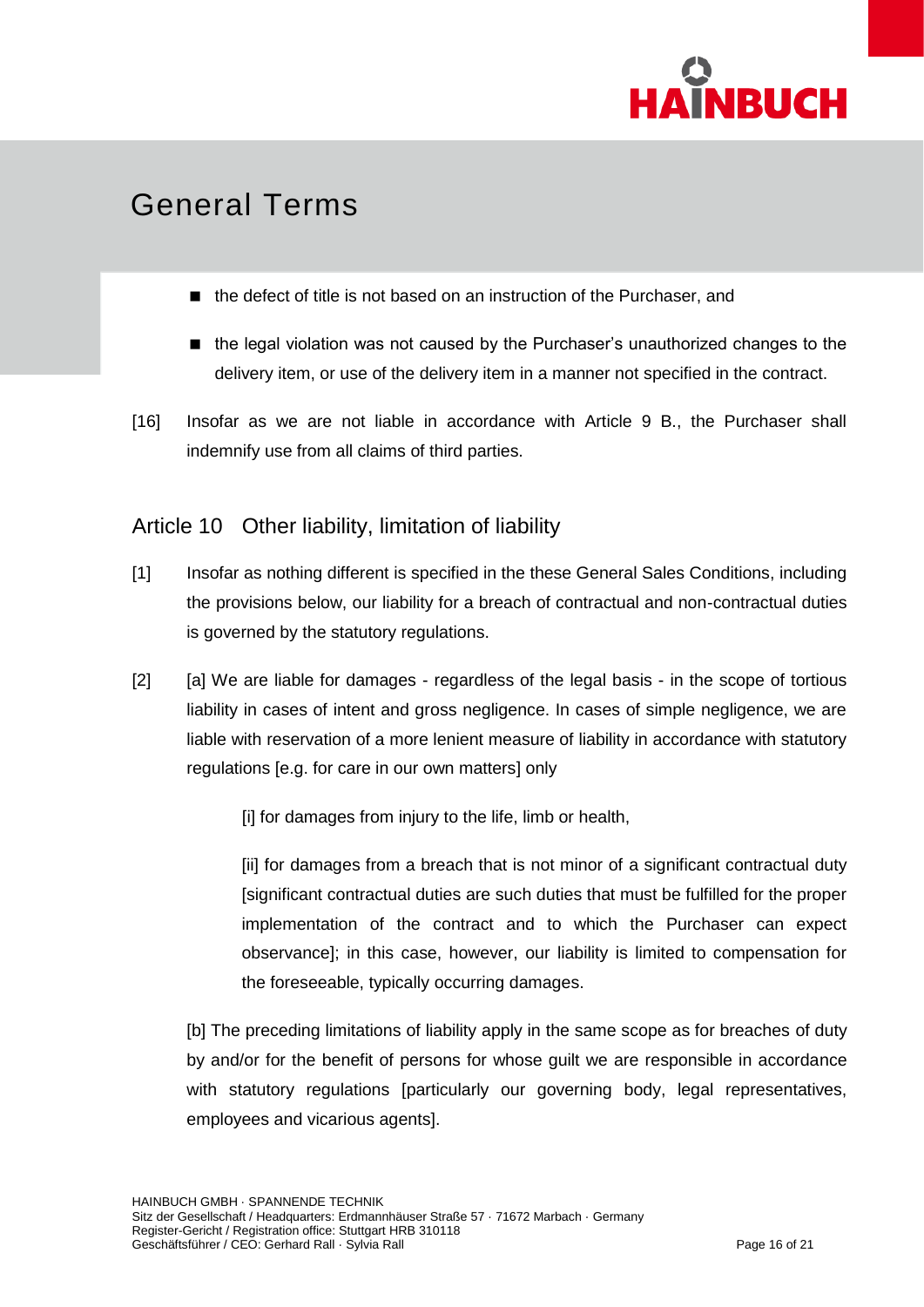

[c] However, the preceding limitations of liability do not apply if we maliciously conceal a defect or we have assumed a procurement risk or a guarantee for the condition of the Goods. Claims in accordance with the German Product Liability Act also remain unaffected.

[3] The Purchaser can only withdraw or cancel the contract on the basis of a breach of duty in which there is no defect if we are responsible for the breach of duty. A free right of cancellation of the Purchaser [particularly in accordance with Articles 651, 649 of German Civil Code] is excluded. The statutory requirements and legal consequences apply for the remainder.

### Article 11 Limitation period

- [1] The general limitation period for claims based on material defects and defects of title is one year from the time of delivery. Insofar as an acceptance has been agreed upon, the limitation period begins with the acceptance.
- [2] However, if the Goods are a structure or an item that has been used for a structure according to its normal manner of use and is the cause of its deficiency, the period of limitation is five [5] years from the time of delivery in accordance with the statutory regulation.

Other special statutory regulations on the period of limitation remain unaffected [particularly Article 438, Section 1, No. 1, Section 3, Article 444, 479 of German Civil Code].

[2] These periods of limitation also apply for contractual and non-contractual damage claims of the Purchaser that are based on a defect of the goods, unless the application of the normal statutory period of limitation [Article 195, 199 of German Civil Code] would result in a shorter period of limitation in the individual case.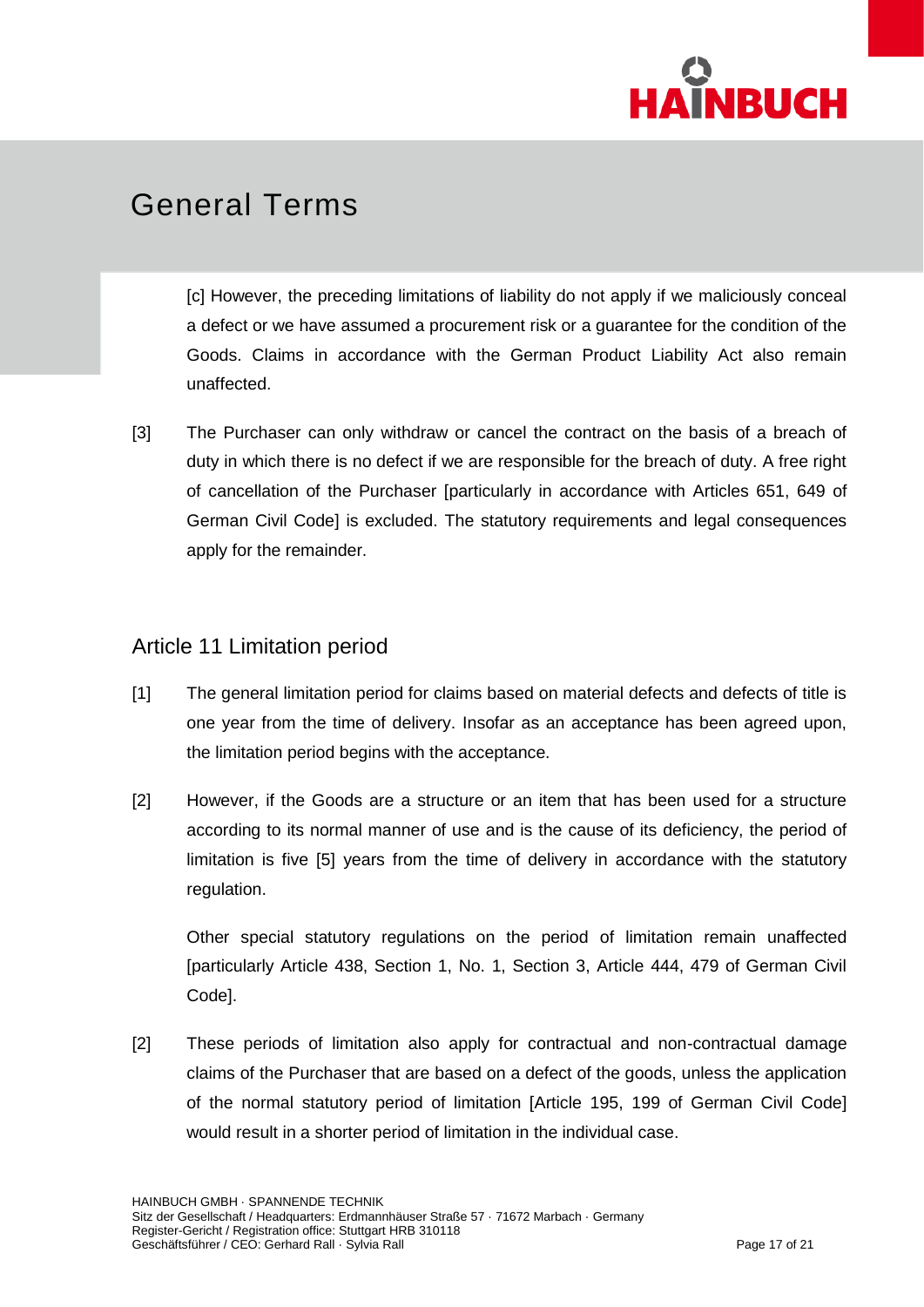

However, these periods of limitation do not apply for damage claims of the Purchaser according to these General Sales Conditions. They also do not apply if we maliciously conceal a defect or have assumed a guarantee or a procurement risk. However, the Purchaser's damage claims in accordance with Article 10, Section 2, Clause 1 and Claus 2[a] and in accordance with the German Product Liability Act are only limited in accordance with the statutory limitation periods.

[3] The statutory limitation periods for recourse claims of the Purchaser in accordance with Article 478 of German Civil Code and the limitation regulations according to the German Product Liability Act or other mandatory statutory liability conditions also remain unaffected.

### Article 12 Software usage

- [1] Insofar as software is included in the scope of supply, the Purchaser shall be granted a non-exclusive right to use the supplied software and its documentation. It is only handed over for use on the delivery item intended for this purpose. Use of the software on more than one system is prohibited.
- [2] The Purchaser may only duplicate, revise, translate or convert from the object to the source code in the statutorily permissible scope [Article 69 a ff. of the German Copyright Act]. The Purchaser is obligated to refrain from removing or changing manufacturer specifications - particularly copyright references - without our prior consent.
- [3] We or the software provider reserve all other rights to the software and the documentation, including copies. Issuance of sub-licenses is not permitted.
- [4] The HAINBUCH software conditions also apply, which can be downloaded on our homepage: https://www.hainbuch.com/service/downloads/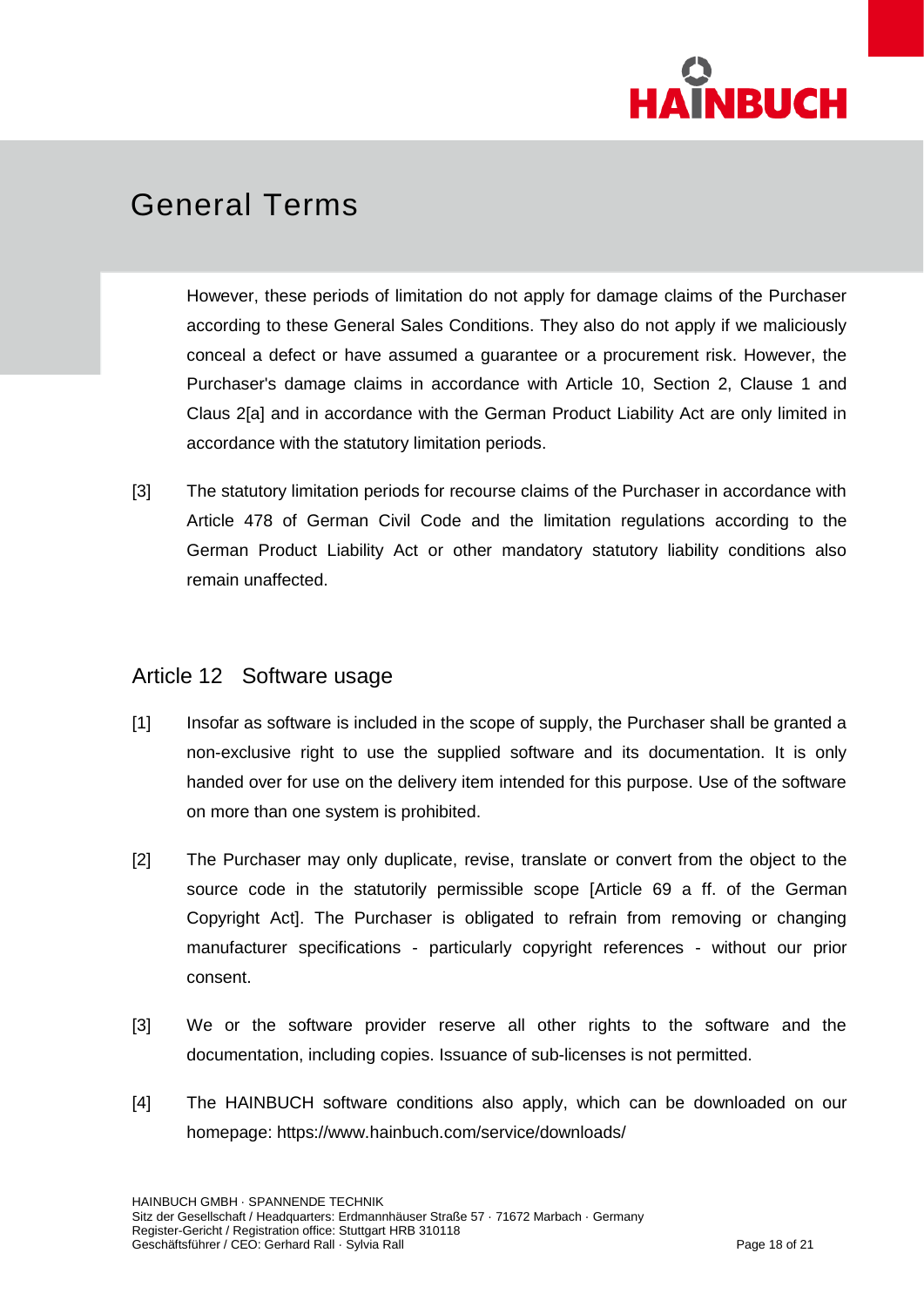

### Article 13 Confidentiality

- [1] The Purchaser is obligated to maintain strict confidentiality with respect to all information, particularly plans, drawings and technical documentation that they have receive from us [commercial secrets] and to refrain from communicating said information to third parties. The Purchaser may not use, copy or duplicate said information or transfer, make accessible or communicate the contents of said information to third parties without our prior consent. This also applies if this documentation is not identified as confidential.
- [2] This duty of confidentiality does not apply to information that must be reported to authorities or other public officials or which is otherwise publicly accessible.
- [3] The Purchaser shall ensure that their employees, consultants, shareholders and other parties who learn these commercial secrets are obligated in writing to maintain confidentiality with respect to our commercial secrets in the scope described above.
- [4] These duties shall also apply after termination of the contractual relationship. They expire insofar as and to the extent that the information contained in the transferred documents has become known publicly.

### Article 14 Offsetting, right of retention, assignment

- [1] Offsetting with counterclaims of the Purchaser or the retention of payments based on such claims is only permitted insofar as and to the extent that the counterclaims are undisputed or have been determined to be legally valid.
- [2] The assignment of claims against us is excluded. This does not apply in the area of applicability of Article 354a of German Commercial Code.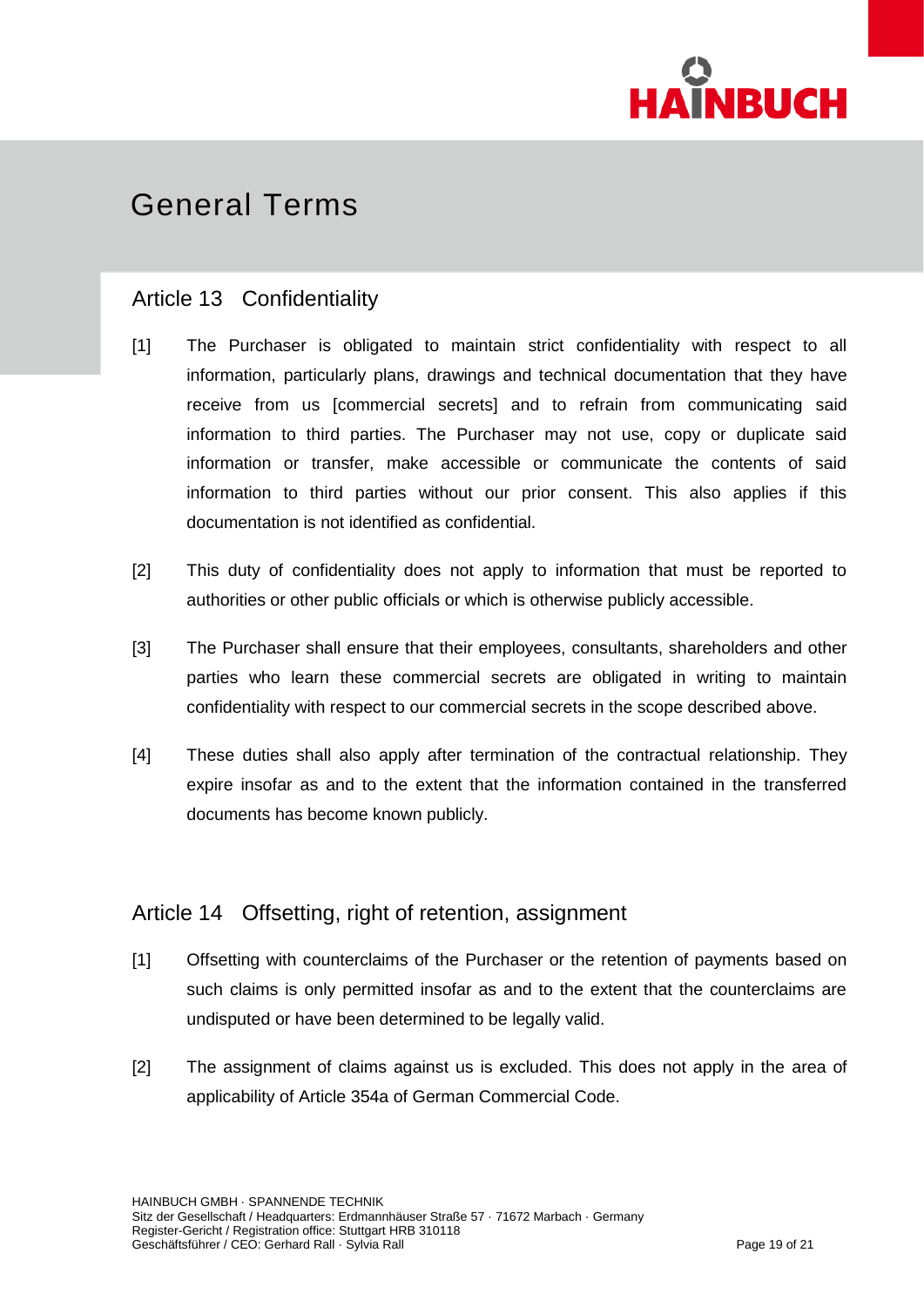

### Article 15 Place of fulfillment and jurisdiction

- [1] For all rights and obligations resulting from our deliveries and services the domicile of our company in 71672 Marbach am Neckar, Germany shall be the place of performance for both parties.
- [2] If the Purchaser is a merchant in the sense of German Commercial Code, a legal entity under public law or a special fund under public law, the exclusive and international court of jurisdiction for all disputes arising directly or indirectly from the contractual relationship is the court responsible for the location of our registered office, 71672 Marbach, Germany. The same applies if the Purchaser is an entrepreneur in the sense of Article 14 of German Commercial code. However, we are entitled in all cases to file a suit in the place of fulfillment of the obligation to deliver in accordance with these General Sales Conditions and/or an individual side agreement having priority over these Conditions or in the general court of jurisdiction in the location of the Purchaser. Legal regulations that take priority, particularly for responsibilities to be excluded, remain unaffected.

### Article 16 Applicable, contractual language, German version

[1] These General Sales Conditions and all legal relations between us and the Purchaser are subject to the law of the Federal Republic of Germany to the exclusion of all references to other legal systems and international conventions. The applicability of the UN Convention on Contracts for the International Sale of Goods is excluded.

Requirements and effects of the retention of title, on the other hand, are subject to the law of the respective location of the item if the choice in favor of German is not permissible or infeasible.

[2] The contractual language is German.